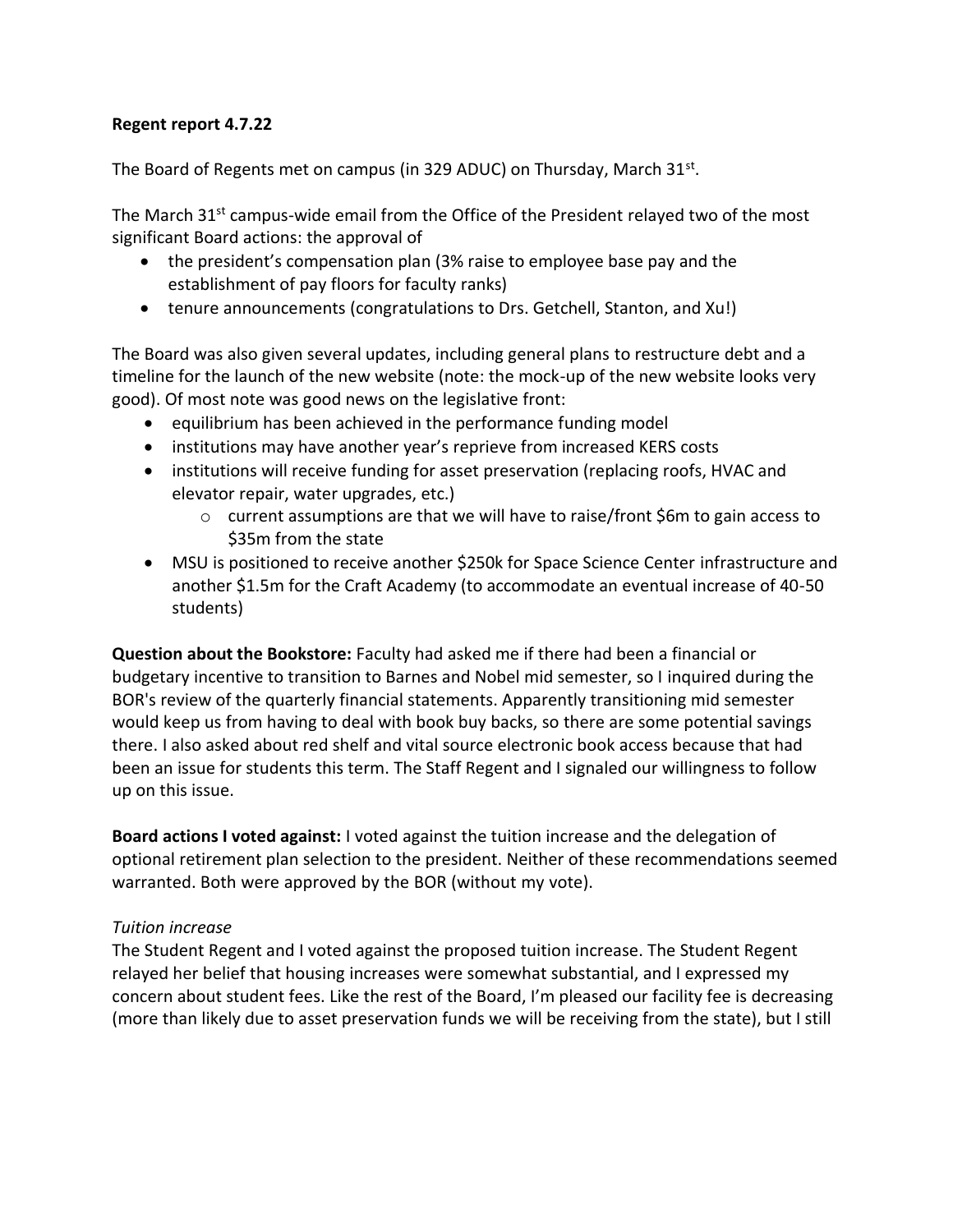have qualms with online fees. Our Master's programs are online, and given the fact that our online graduate students are expected to pay a fee for the privilege of remote learning, I don't think it's fair that they're also paying a fee for a Wellness Center they will never access (being off campus and mostly out-of-state students). I was informed that this is a legal issue, and that the user fee is uniformly imposed on all students.

### *Delegation of authority for the selection of an optional retirement plan*

KRS Chapter 161.567 requires Boards of Regents to select 2 to 4 optional retirement plans for employees who are eligible to be in the Kentucky Teacher's Retirement System. The Board action (V-B-5, appended in the following page of this pdf) delegates the selection process to the president and a committee empaneled by said president.

The first paragraph under "Recommendation" states that the authority is passing from the Board to the president, but I wanted to make sure my interpretation was correct, so I inquired during the meeting. My reading was accurate. The recommended action was for the Board to cede its statutory authority to the president. The Board would remain informed about decisions, in much the same way they are informed about institutional decisions regarding health care providers, but they would not be making the decisions themselves or voting on options. According to the President, this delegation of authority is typical for most institutions, and most plan holders on campus will not notice any change. The delegation will allow the office of the president to make changes when market conditions provide the opportunity for profit from plan modification.

I voted against the recommendation because I am philosophically opposed to a unitary executive theory and because I had not been presented any evidence that changes in retirement plan options were so dynamic, sudden, or recurrent that the institution would need a nimble response team located in the office of the president. I was the sole "no" vote.

Reminder: all regent reports from this academic year, including this one, can be accessed at <https://helgashub.com/senate-reports/>